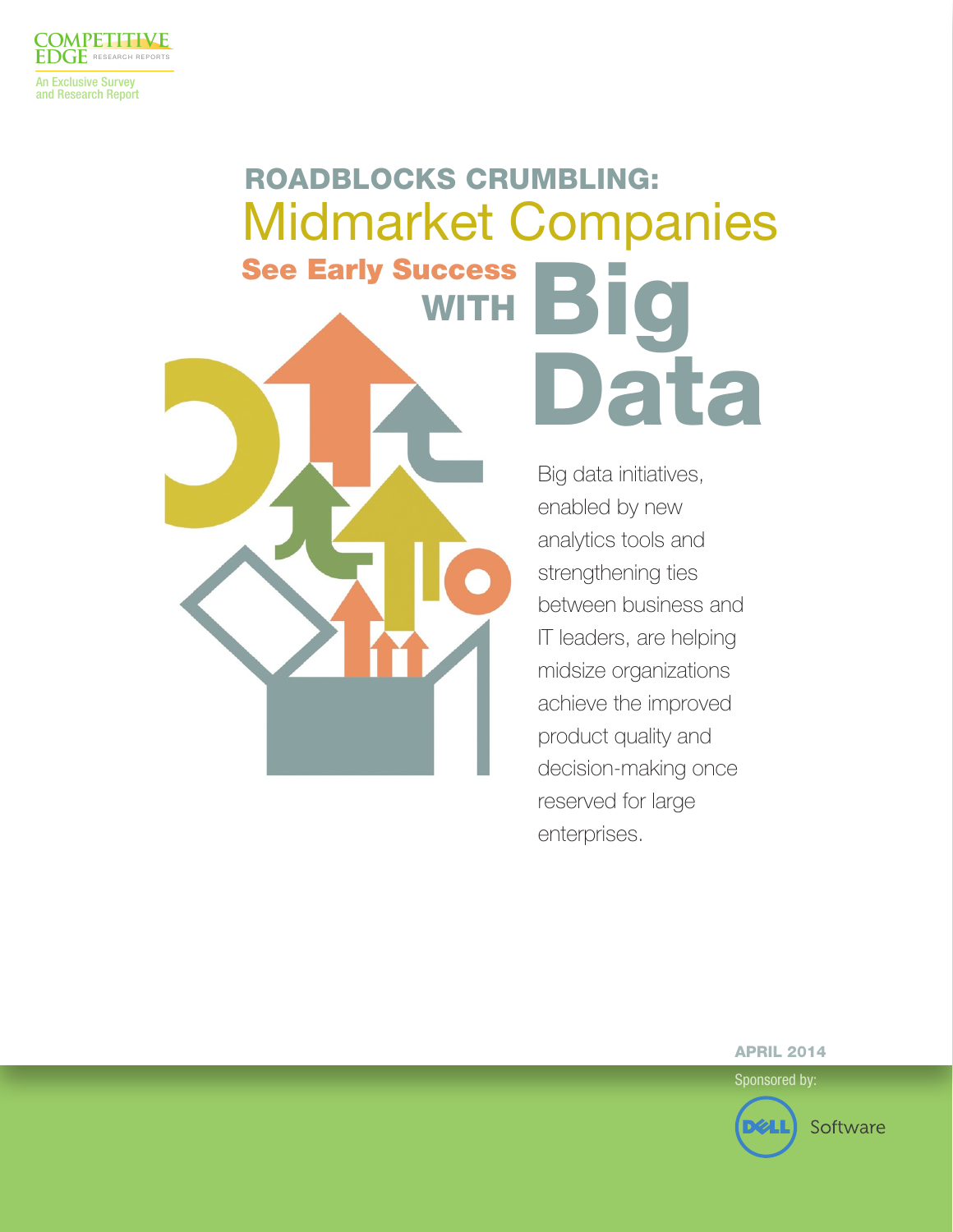# **Contents**

- 3 Executive Summary
- 4 Methodology

## 5 Introduction

5 **FIGURE 1:** "Growing Adoption of Big Data"

## 5 Big Data Drivers

5 **FIGURE 2:** "Picking the Low Hanging Fruit"

## 6 Success Factors

6 **FIGURE 3:** "Most Valuable Big Data Tools"

## 7 Early Results

- 7 **FIGURE 4:** "A Big Boost for Decision-Making"
- 8  **FIGURE 5:** "Where Big Data Is Successful"

### 8 Challenges

9 **FIGURE 6:** "Data Volumes, Budget Limitations Top Big Data Challenges"

# 9 Lessons Learned/Key Observations

10 **FIGURE 7:** "Path to Success: Strong Ties Between Business and IT"

## 10 Summary and Conclusion

11 Sponsor's Statement: Succeeding in the Data Economy: An Opportunity for All

#### **COPYRIGHT AND DISCLAIMER NOTES**

Competitive Edge Research Reports, a subsidiary of Triangle Publishing Services Co., does not make any guarantees or warranties as to the accuracy or completeness of this report. Competitive Edge Research Reports shall not be liable to the user or anyone else for any inaccuracy, error or omission, regardless of cause, or for any damages resulting therefrom. In no event will Competitive Edge Research Reports nor other companies or third-party licensors be liable for any indirect, special or consequential damages, including but not limited to lost time, lost money, lost profits or lost good will, whether in contract, tort, strict liability or otherwise, and whether or not such damages are foreseen or unforeseen with respect to any use of this document. This document, or any portion thereof, may not be reproduced, transmitted, introduced into a retrieval system or distributed without the written consent of Competitive Edge Research Reports.

© Copyright 2014 Competitive Edge Research Reports. All rights reserved.

The names of actual companies and products mentioned herein may be the trademarks of their respective owners.

#### **ELECTRONIC VERSION AVAILABLE**

To see or use an electronic copy of this document in PDF format, please visit the following Web site: [http://www.triangle-publishing.com/](http://www.triangle-publishing.com/competitive_edge_research.html) [competitive\\_edge\\_research.html](http://www.triangle-publishing.com/competitive_edge_research.html)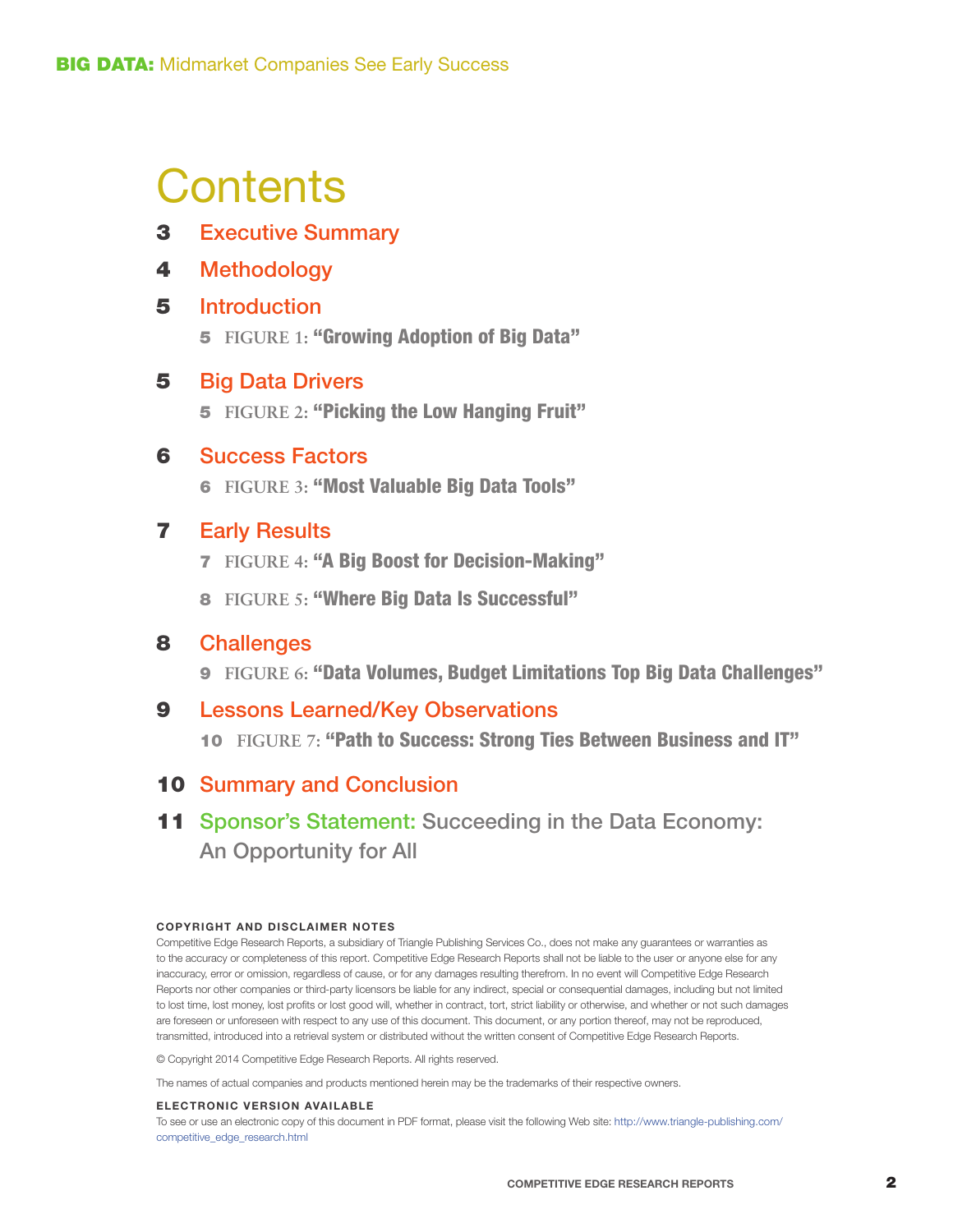# Executive Summary



- $\triangleright$  80 percent of survey respondents agree that they need to better analyze their rapidly expanding data collections. Among their top goals: Improve product quality, seize business opportunities and speed decision-making.
- $\triangleright$  41 percent have one or more big data projects already in place; another 55 percent are starting one.
- $\blacktriangleright$  Budgets will rise to an average of \$6 million over the next two years as companies invest more in hardware, software and training.
- $\blacktriangleright$  The biggest drivers of big data project success are IT/business collaboration, proper skills and performance management to gauge the effects of big data initiatives.
- $\blacktriangleright$  The biggest causes of failure in big data initiatives are lack of IT/business cooperation and lack of tools and skills.
- $\blacktriangleright$  The most influential departments in big data projects are IT and sales/marketing.
- $\blacktriangleright$  The most effective tools in big data initiatives are real-time processing, predictive analytics, data cleansing, data dashboards and visualization.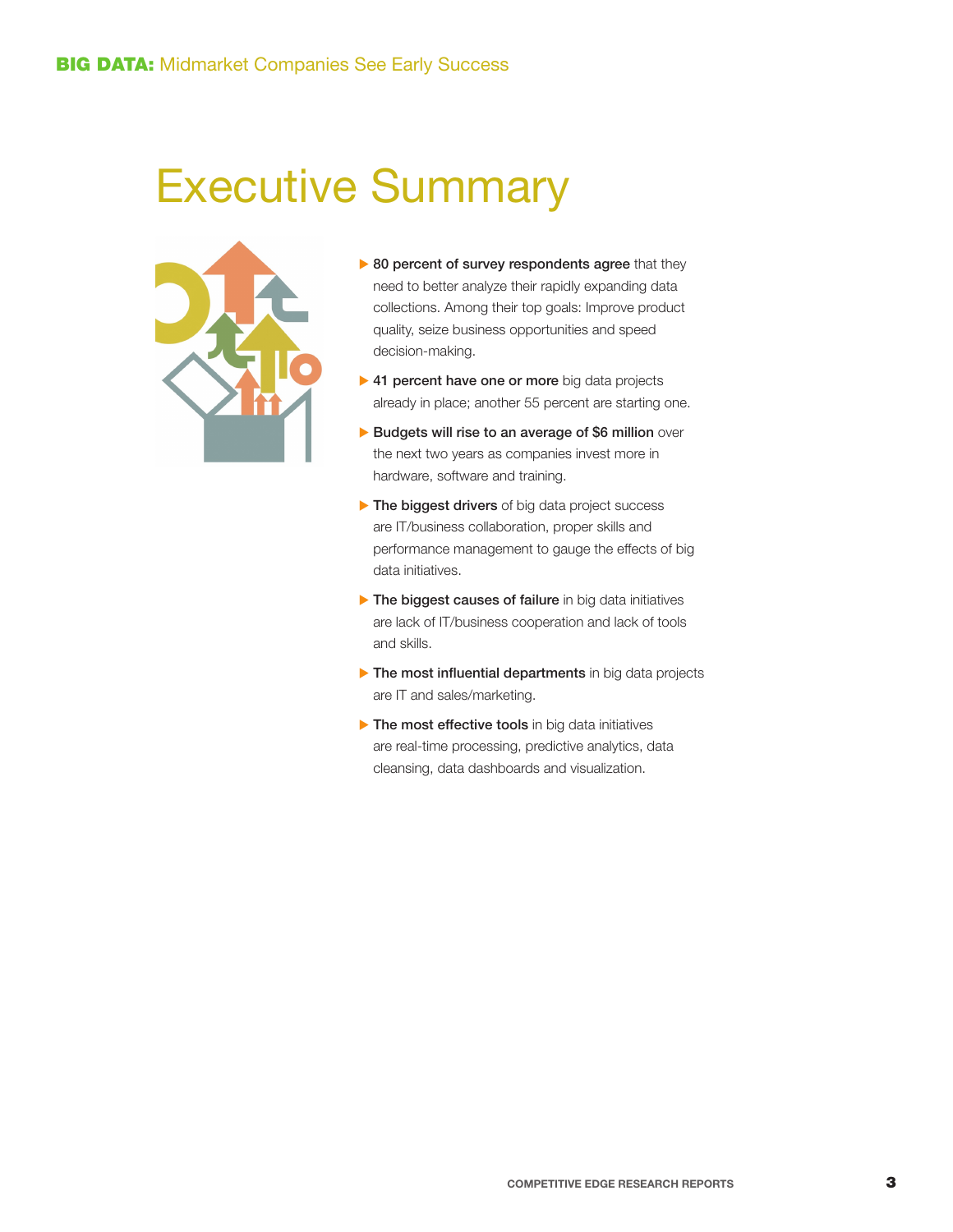# **Methodology**

To understand what drives midmarket adoption of big data projects, and the success of those efforts, Dell Software sponsored a global survey of midmarket executives. In the questionnaire, midmarket companies are defined as organizations with between 2,000 and 5,000 employees. The survey findings highlight the technological and organizational factors most critical to success and where big data initiatives can provide the greatest business benefits now and in the future.

Competitive Edge Research Reports posted a 15-question survey on a Web site accessible to executives familiar with big data. The survey, conducted over four days in November 2013, resulted in 300 responses with a 5.5 percent margin of error. In presenting the results, we only highlight data of clear statistical significance, i.e., results differing by more than six percentage points.

#### The objectives of the program were to:

- $\blacktriangleright$  Understand the drivers for midmarket adoption of big data projects, the critical success factors in project implementations and where big data is helping users realize value from their investments.
- $\blacktriangleright$  Document the technical and business challenges the midmarket faces with big data initiatives.
- $\triangleright$  Explore the tools and technologies midmarket firms need to implement big data projects and the lessons they have learned.
- $\triangleright$  Complement the quantitative and qualitative insights from the survey with interviews featuring consultants, analysts and other big data implementers.
- $\triangleright$  Cite examples of big data and analytics users in midmarket organizations that add insight to the survey findings.

#### This research program included both quantitative and qualitative components:

- $\triangleright$  An online survey directed at approximately 200 U.S.-based companies, with the other 100 respondents coming from Europe/Middle East/Africa (EMEA) and Asia/Pacific countries. All industries are represented, including non-profit organizations. For more information about the respondents' demographics, refer to the "Methodology" charts at right.
- $\blacktriangleright$  Respondents are from organizations using analytics, using big data in combination with analytics or considering a big data initiative.
- $\blacktriangleright$  In-depth telephone interviews with consultants, analysts and other big data implementers.

Competitive Edge Research Reports provided support in the development of the survey questionnaire, in addition to performing the in-depth telephone interviews and the writing, editing and production of this report. Competitive Edge Research Reports and the author of this report, Robert L. Scheier, are grateful to everyone who provided their time and insights for this project.



\*For responsibilities, respondents were asked to indicate primary and secondary areas of responsibility.

Base: Survey of 300 executives at midsize organizations worldwide Source: Competitive Edge Research Reports, November 2013 Big Data Survey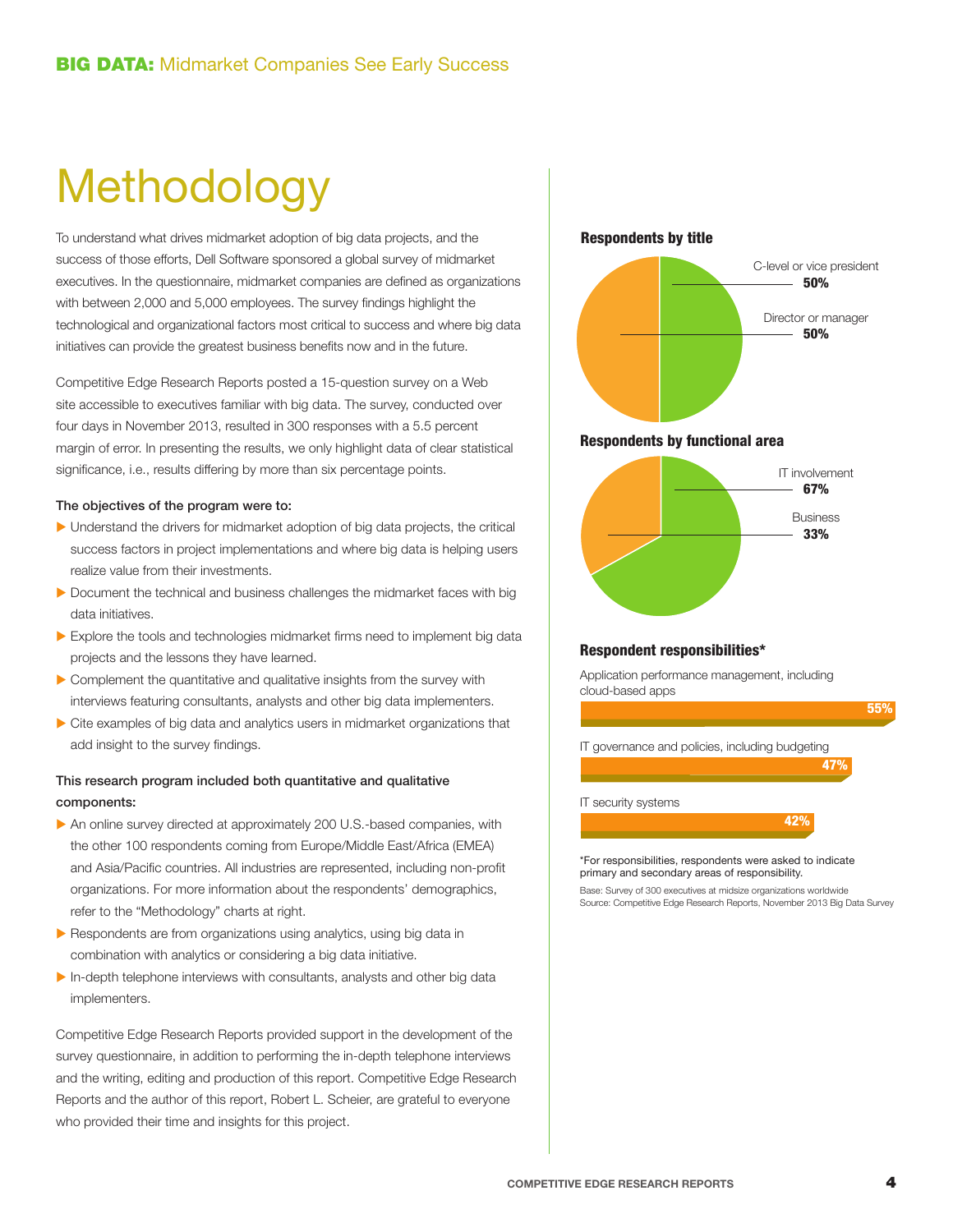#### **INTRODUCTION**

It is now clear that big data has taken a big leap from its enterprise roots into the boardrooms and datacenters of midmarket companies everywhere. According to the findings of an executive survey conducted in November 2013, midmarket organizations today overwhelmingly believe in the potential of big data projects to help them solve tangible business problems. What is more, they are backing up that belief with action.

Consider the evidence. Eight out of 10 of the 300 survey respondents agree that they need better data analysis to meet their business goals. Even more impressively, virtually all of them (96 percent) either have one or more big data projects in place or are in the process of starting one (see Figure 1, "Growing Adoption of Big Data," below).

FIGURE 1

#### Growing Adoption of Big Data

*96 percent of respondents say they either already have one or more big data initiatives in place or are just getting started with one. (% responding)*



Base: Survey of 300 executives at midsize organizations worldwide Source: Competitive Edge Research Reports, November 2013 Big Data Survey

As the global economy moves from downturn to cautious growth, more midmarket firms are looking to use big data analysis to grow their businesses rather than just find ways to cut costs. "In the age of data, companies of any size can gain a market advantage with better data," says Wayne Eckerson, director of research and founder of advisory firm Eckerson Group. "SMBs (small and midsize businesses) have the opportunity to leapfrog their bigger competitors, but more than likely they fear falling behind the big guys even further."

Those who have gone beyond planning to implementation of big data projects report satisfaction in a number of areas, led by:

- $\blacktriangleright$  Faster decision-making and enhanced marketing.
- $\blacktriangleright$  Improved product and service quality.
- $\triangleright$  A better understanding of customer needs.

#### FIGURE 2

#### Picking the Low Hanging Fruit

*Respondents say big data is very important to meeting the following business goals in their organizations. (% responding)*

Improve quality of our products and services



Encouraged by their early success—and expecting 25 percent greater benefits in many areas over the next two years—survey respondents expect big data budgets to rise to an average of \$6 million over the next two years.

#### **BIG DATA DRIVERS**

Midmarket organizations want their big data projects to result in better quality products and services, new business opportunities and improved decision-making. Those are the three top goals driving respondents to act, followed closely by a better understanding of customer needs, quickly responding to competitive threats, improved marketing and predicting future trends (see Figure 2, "Picking the Low Hanging Fruit," above). Only after these tactical near-term goals did respondents mention other business drivers, including reducing operating expenditures; analyzing profits per customer, product or line of business; and better understanding constituent sentiments.

"People always grab the low-hanging fruit. If you can improve the quality of a product by 5 percent, or cut your use of material by 5 percent, the bottom line is right there," says Steve King, a partner and analyst at Emergent Research, a research and consulting firm focused on small businesses.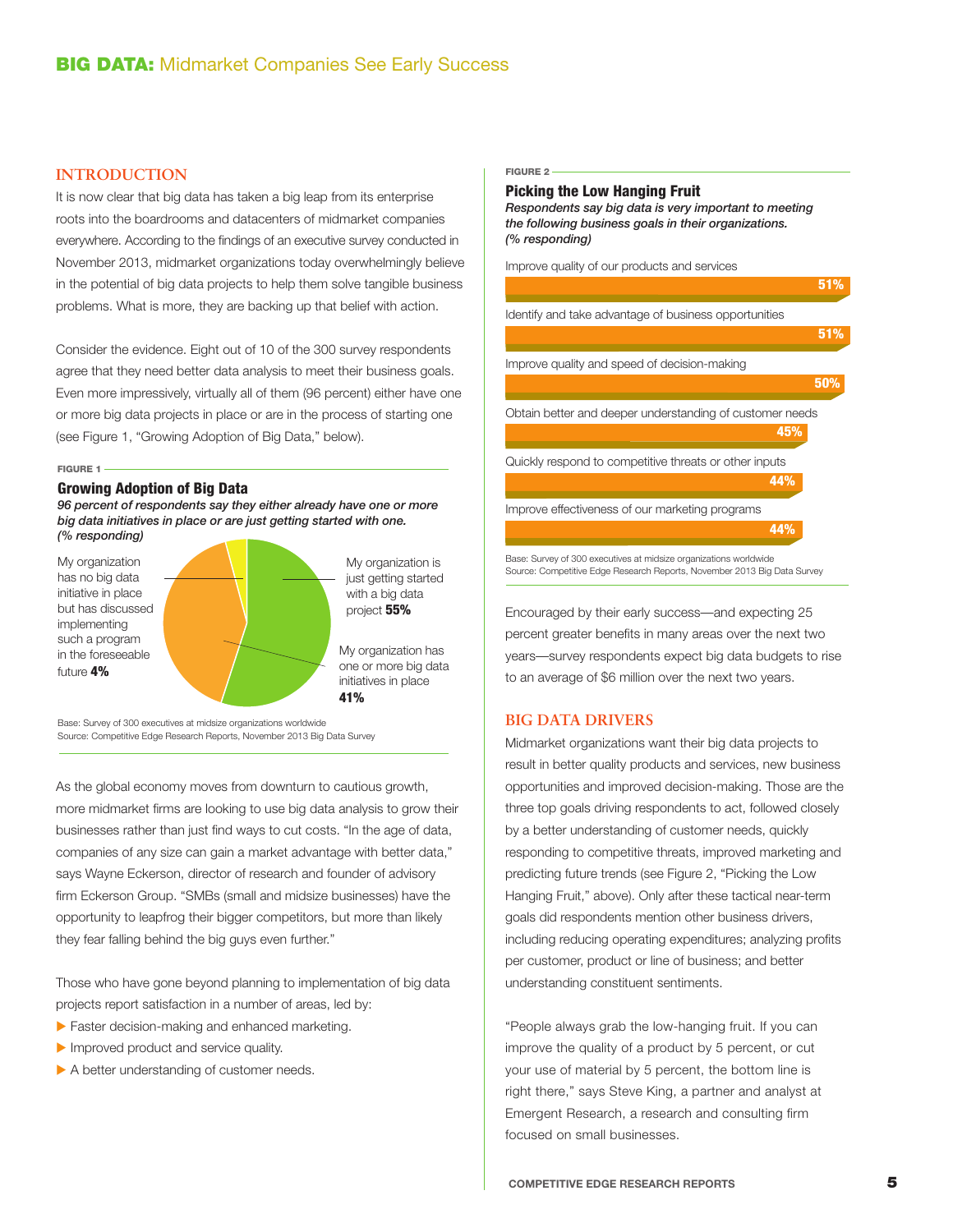Nearly two out of three respondents say big data analysis has indeed improved decision-making in their organizations. Among industry vertical markets, those respondents in energy and manufacturing are particularly satisfied with their project results. According to Eric Kavanagh, cofounder of analyst firm The Bloor Group, the high level of satisfaction in manufacturing "makes a lot of sense." That is because manufacturers, especially those in the higher ranks of the industry, outfit their production equipment with instruments to help them predict breakdowns and avoid expensive repairs and downtime. This tactic gives them a rich source of real-time production data for driving big data projects.

Although analysis of social media and customer sentiment has gained a lot of attention, it ranks relatively low among midmarket respondents who are considering their priorities over the next two years, meaning a potentially significant source of analytic insight still remains largely untapped. Social media, for example, ranks behind using external market research, logistics data and government data sources in terms of project importance. That is not surprising, Kavanagh says, because social media analysis "is not an easy thing to achieve, and it's not easy to figure out what to do with it." Also, he says, the technology required to do it right "is pretty expensive."

In keeping with the pragmatic customer-facing goals, customer service/ CRM, sales, manufacturing, supply chain/logistics and corporate financials are the types of internal data respondents most often cite as "very important" to big data projects.

#### **SUCCESS FACTORS**

As in many other areas of IT, collaboration between IT and the business is a well-known best practice for big data projects. It is also one of the biggest prerequisites of project success documented in this survey. Having the proper skills, either in-house or from a service provider, is also cited as a key success factor. So, too, is performance management, which—again—speaks to the need to tie big data projects to measurable improvements.

The need for skilled staff—and for specialized tools in areas such as data cleansing—highlights the challenges organizations face in ensuring the quality of the disparate product, customer, sales and other databases they have gathered over the years. Although the IT organization often takes the lead in implementation, sales, customer service and marketing also take prominent roles in driving big data initiatives.

#### FIGURE 3

#### Most Valuable Big Data Tools

*Tools that provide insight into real-time data and help predict future events lead the list of what respondents regard as extremely valuable now and in two years. (% responding)*

#### **Extremely valuable now Extremely valuable in two years**

Real-time processing of data and analytics

|                                                                                                   | 60% |
|---------------------------------------------------------------------------------------------------|-----|
|                                                                                                   | 60% |
| Predictive analytics                                                                              |     |
|                                                                                                   | 58% |
|                                                                                                   | 58% |
| Data visualization to convert processed data into<br>actionable insights                          |     |
|                                                                                                   | 56% |
|                                                                                                   | 61% |
| Use of cloud computing to provide anytime, anywhere<br>data and applications access at lower cost |     |
| 53%                                                                                               |     |
|                                                                                                   | 56% |
| Data aggregation that spans multiple databases,<br>including big data platforms such as Hadoop    |     |
| 50%                                                                                               |     |
| 51%                                                                                               |     |
| Data dashboards (desktop self-service data integration)<br>49%                                    |     |
|                                                                                                   | 57% |

Base: Survey of 300 executives at midsize organizations worldwide Source: Competitive Edge Research Reports, November 2013 Big Data Survey

Following the lack of cooperation between business and IT, respondents report a tight clustering of reasons for why big data projects fail. Some are technical, such as a lack of required skills within the organization or insufficiently capable datacenter tools. Others point back toward the need for better business/IT cooperation, including a lack of user adoption of data analysis tools, incomplete or inaccurate business requirements, and a disconnect between data analytics and performance management.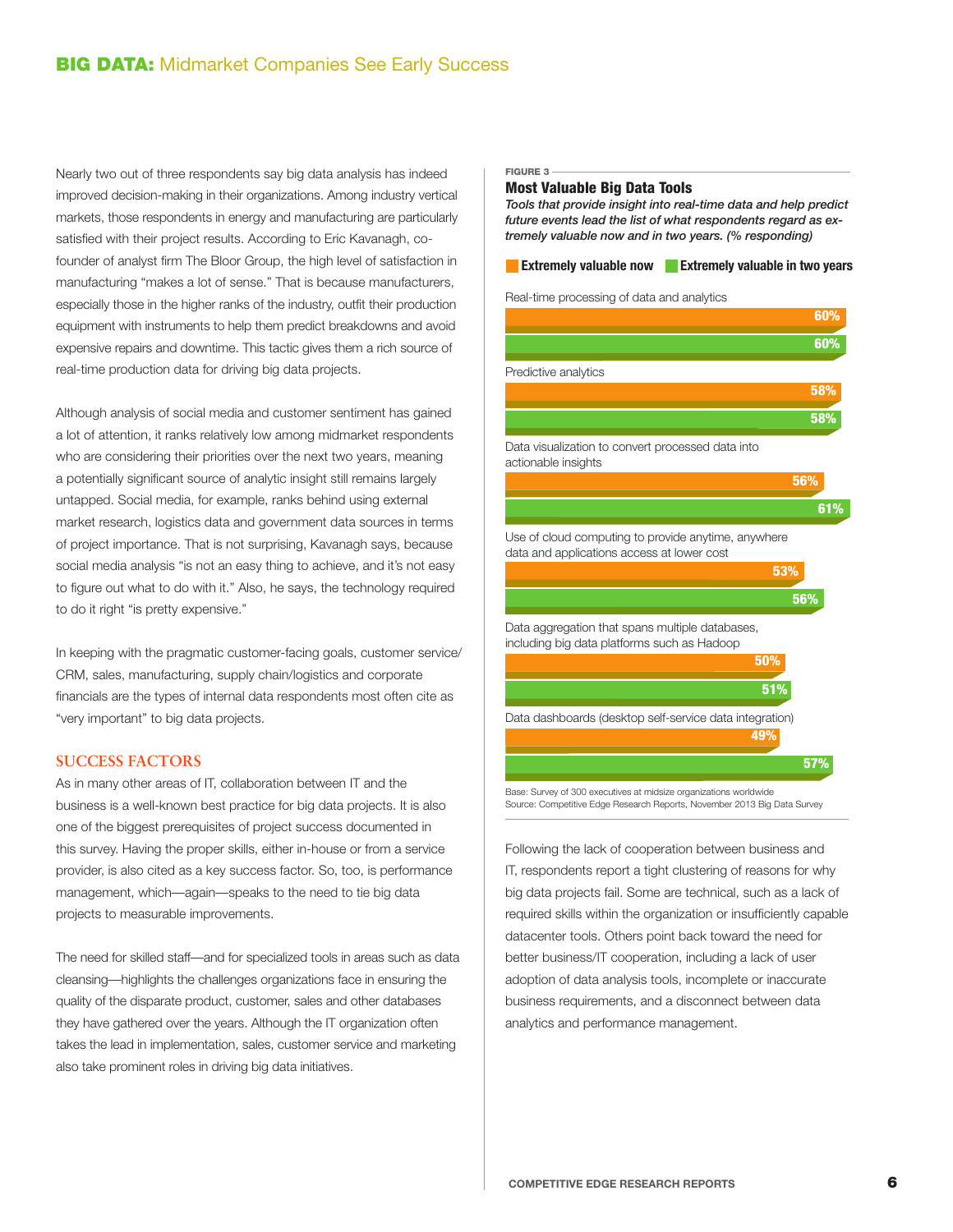FIGURE 4

#### A Big Boost for Decision-Making

*Respondents with big data systems already deployed report significant improvements in decision-making. (% responding)*

Big data initiative in development but not yet in production



Not yet improved decisionmaking 10%

Not sure 2%

\*Total exceeds 100% due to rounding Base: Survey of 300 executives at midsize organizations worldwide Source: Competitive Edge Research Reports, November 2013 Big Data Survey

Despite Asia's strong showing in most big data areas, a lack of tools and insufficient funding are greater issues in this region than in other geographies. Having too few servers and not enough storage rank as bigger problems for government than for other verticals, perhaps due to particularly severe budget pressures.

Given the business needs for faster and better decision-making, it is not surprising that real-time processing and predictive analytics emerge as the most prized tools (see Figure 3, "Most Valuable Big Data Tools," on page 6). Financial services, where a missed trading opportunity or a delay in making a trade can cost millions, values real-time processing the highest of all industries.

Examining which tools show the biggest increase in value among those respondents with big data systems in production, rather than only in development, indicates which provide the most value in actual use. Among those are aggregation tools that span multiple databases, the ability to process unstructured data, data dashboards and the ability to search metadata.

Tools to enable data cleansing are expected to see a significant uptick in two years. This focus on data quality is, if anything, overdue, Kavanagh says. "There is a sense of reality dawning upon people [that most organizations] have some pretty dirty data. You need to have a very thorough approach to reconcile your different information systems."

Data dashboards, as well as visualization tools that enable decision-makers to see trends more easily, are also expected to see a significant uptick in two years.

#### **EARLY RESULTS**

Although many midmarket companies are just now getting started with big data projects, they are very optimistic about the results they expect to achieve over the next two years. In many areas, such as improving the quality and speed of decision-making or quickly sensing and responding to competitive threats, respondents expect improvements of about 25 percent. How realistic these targets are, especially in light of the more gradual improvements realized by their enterprise predecessors, remains to be seen.

Nevertheless, the early evidence for the value of big data to midmarket companies is encouraging. Of the respondents with one or more big data systems already in production, an overwhelming 89 percent say their decision-making has improved (see Figure 4, "A Big Boost for Decision-Making," at left). Only 10 percent feel their initiative has not yet improved decision-making.

Besides helping them make better decisions, respondents say big data systems are responsible for big gains in several other strategic areas as they move from development to production (see Figure 5, "Where Big Data Is Successful," on page 8). Key tasks where companies report significant improvements after big data systems rolled out include increases in product quality, being better able to identify and exploit business opportunities, and better understanding the requirements of customers.

In general, the larger the organization, the more satisfied it is with its big data implementation. There is, however, a consistent gap of 10 to 20 points between "improvement" and "considerable improvement" in all areas affected by big data, a sign that customers still have room for improvement.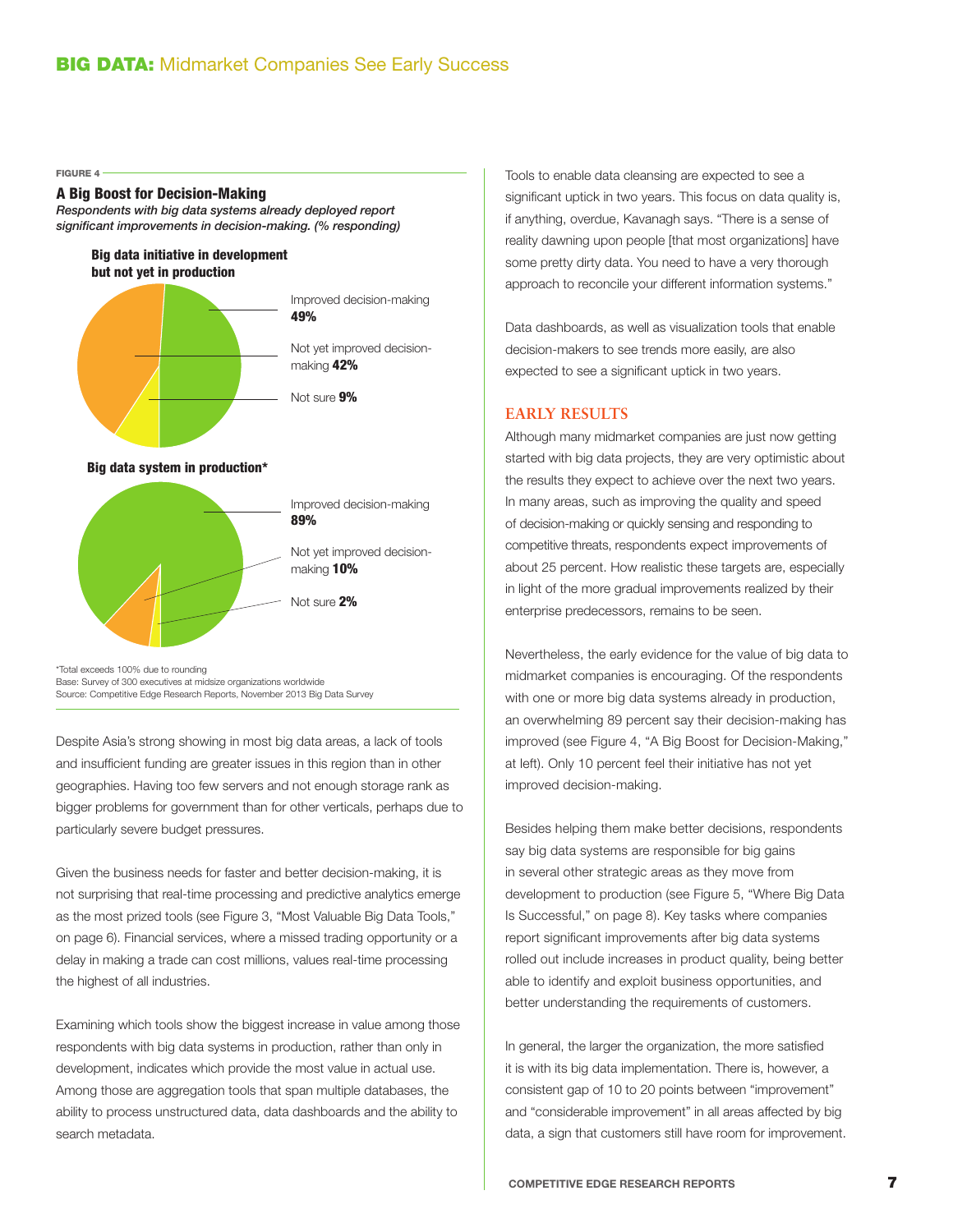### **BIG DATA: Midmarket Companies See Early Success**

Emergent Research Analyst Steve King believes chances are good that midsize firms will see such improvements as their in-house staffs gain experience. "This is a real learning curve industry," he says, and it is hard for midsize firms to attract experienced big data analysts. The lessons their employees learn in early big data projects will pay off in the next several years, King predicts.

One early example where user data is key is the Washington Post Co., which gathers users' click history on company Web sites to build personalized lists of topical interests for registered visitors. "Big data plays a particularly big role in collecting past data and then building an interest graph," says Vijay Ravindran, senior vice president and chief digital officer.<sup>1</sup>

Another example is *The Dallas Morning News*, which is building a data analytics team to begin better profiling customers. According to Publisher and A.H. Belo Corp. CEO Jim Moroney, his company is using all the data it can to improve its process—and lower the cost of customer acquisition, both digitally and in print. But there, Moroney runs into a problem common among many midmarket companies: The data he needs is all over the place.

"We have all of the instruments that we need to create a symphony, but we don't have a conductor who has the tools to create blended music," Moroney says. "The question is how do we bring all of the data together in a way that we can analyze it against our customers and get a fuller profile."2

#### **CHALLENGES**

Despite early success stories, significant challenges remain. "Most companies are trying to collect more data than they have previously, primarily because they are still fleshing out their data warehouses and social media strategies and customer acquisition, churn, and retention strategies by accessing and analyzing all kinds of data," says analyst Eckerson.

But what gives big data so much promise—the ability to search massive amounts of widely varied information to find hidden trends and opportunities—is also its biggest challenge (see Figure 6, "Data Volumes, Budget Limitations Top Big Data Challenges," on page 9). Dealing with a "wide variety of new data types and structures" is the most often cited challenge, mentioned with unusual consistency across geographies, and C-level respondents are almost as aware of it (35 percent) as those at the director/manager level (40 percent). In an encouraging sign of business understanding of big data requirements, a significant number of business respondents (33 percent) also recognize this issue.

1, 2. Depp, Michael. "Local Media Pioneers Tackle Big Data." NetNewsCheck, Oct. 8, 2013. <http://goo.gl/9xSFGV>.

#### FIGURE 5

#### Where Big Data Is Successful

*Respondents grade themselves "very well" on strategic tasks significantly more often after big data is deployed. (% responding)*

# **Big data in production Big data in development**

Quality and speed of our decision-making



Source: Competitive Edge Research Reports, November 2013 Big Data Survey

The next most frequently mentioned hurdle is "sheer volume of data slows processing." This response reinforces the need for scalable hardware and software to accommodate truly massive data volumes.

Budget limits and determining what data to use in making various business decisions are also frequently cited challenges. These responses point to the need for close business/IT cooperation to first fund, and then to properly carry out, big data projects. The proper choice of data is especially important as big data expands beyond familiar structured data (such as databases) to the use of unstructured data (such as consumer comments on social media, remote sensor data and Web logs). Organizations must also choose among a variety of internal data types, ranging from sales to production and customer information, as well as external information, including point of sale data from retailers.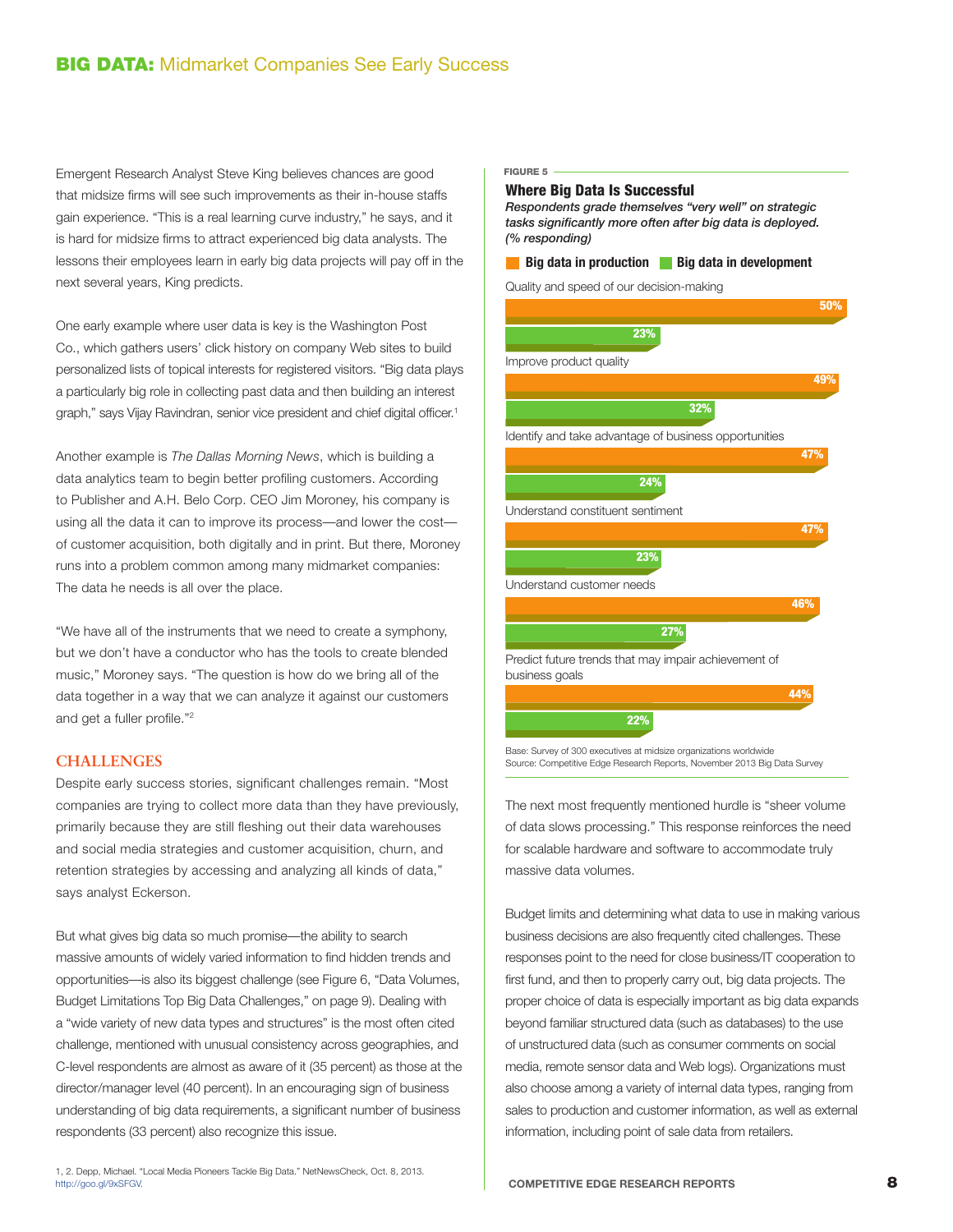FIGURE 6

#### Data Volumes, Budget Limitations Top Big Data Challenges

*When asked what are the biggest challenges facing their organizations in using big data and analytics tools to achieve their business goals, respondents mention the following issues. (% responding)*



Source: Competitive Edge Research Reports, November 2013 Big Data Survey

This response is followed closely by another familiar challenge, "getting business units to share information across organizational silos." Cited by a quarter of respondents, "inaccurate data" is typically a legacy of years of inconsistent data management techniques by diverse business units within many organizations. These survey findings resonate in the strong demand for data cleansing tools to ensure companies do not fall into the "garbage in, garbage out" syndrome of poor decisions caused by faulty data.

Yet another challenge that all companies face is the constant demand for more storage. As midmarket firms invest more in big data projects, they expect data volumes to rise roughly 60 percent, to an average of 24 petabytes in two years. Meanwhile, budgets are expected to rise from current rates of between \$2 million and \$5 million to \$6 million in the same period.

Given that more than half of midmarket companies are just getting started on big data projects, success is still somewhat hit and miss. Only a quarter of respondents in EMEA report one or more big data projects, far behind Asia (55 percent) and North America (41 percent). Different data privacy laws among European countries and a culture of not sharing data are among the reasons likely making it harder to push big data initiatives in that region.

Asia's dominance is not surprising. "It's a major manufacturing center" that relies heavily on big data analytics for quality control and to prevent equipment failures and shutdowns, The Bloor Group's Kavanagh says.

#### **LESSONS LEARNED/KEY OBSERVATIONS**

The need to "align" IT with the business so that it delivers business value is one of the oldest clichés in the industry. When it comes to big data in the midmarket, the need for such close cooperation happens to be very, very true.

The top two reasons respondents mention for success and failure—strong cooperation or collaboration between business and IT, and a strong link between data analytics and performance management—are both organizational in focus and speak to the need for IT/business alignment. Recognizing the importance of a link between data analytics and performance management is especially strong for those respondents who have big data systems in production, rising from 17 percent for those with projects in development to 41 percent for those with realworld experience (see Figure 7, "Path to Success: Strong Ties Between Business and IT," on page 10).

Linking big data results to performance management "is a very tough nut to crack," Kavanagh says. The problem is not the tools, but the skills and amount of work required "to populate those systems with relevant data," he says. The lesson learned by survey respondents? Do not skimp on training or staff costs. A lack of required IT skills is the second-ranking reason for failure, just as having the right skills is respondents' third most important success factor.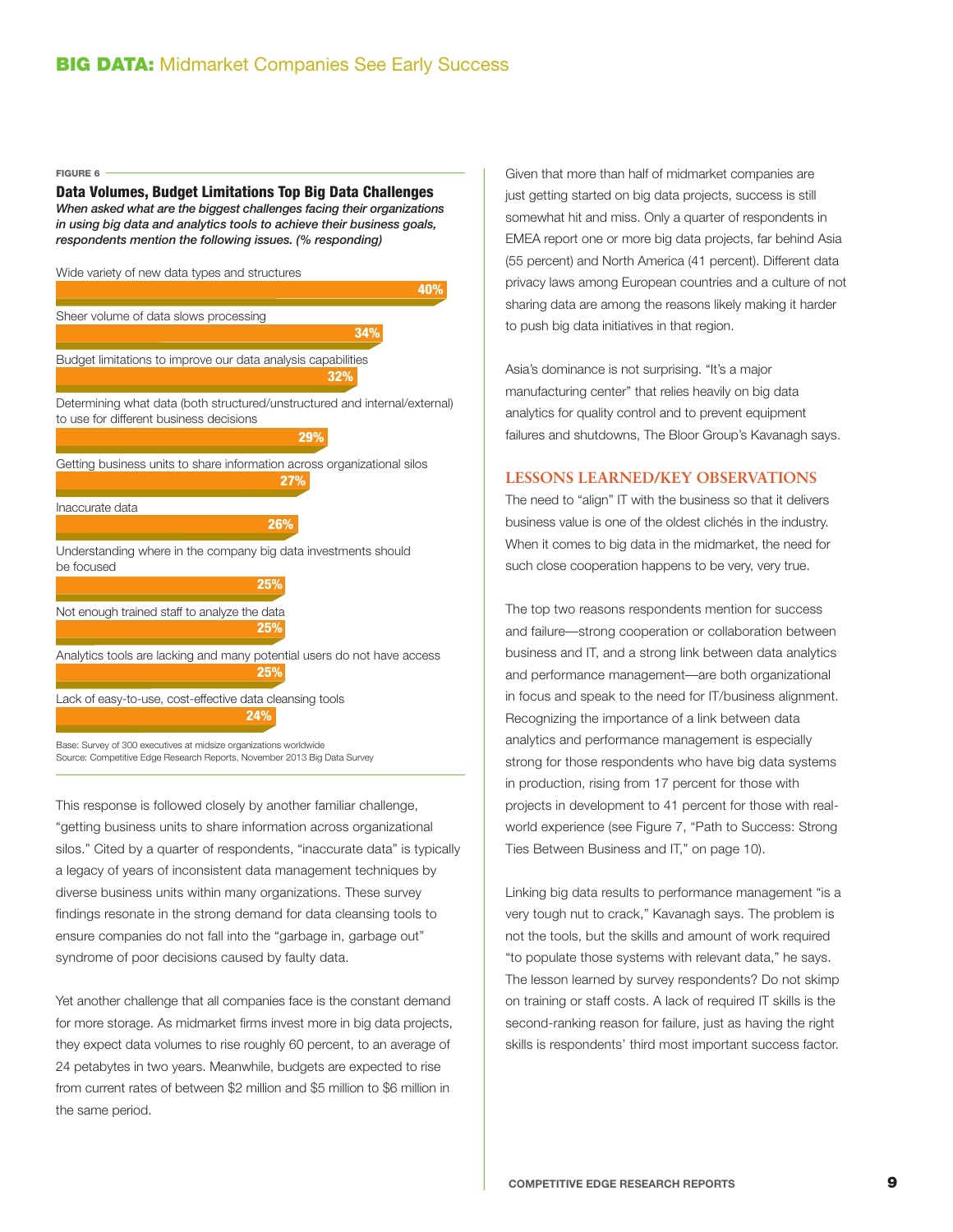FIGURE 7

#### Path to Success: Strong Ties Between Business and IT

*Respondents say forging a strong bond between business and IT management is key for big data projects to succeed. (% responding)*

Strong cooperation or collaboration between business and IT



Base: Survey of 300 executives at midsize organizations worldwide Source: Competitive Edge Research Reports, November 2013 Big Data Survey

Recognizing the importance that "business requirements are business challenges.  $\blacktriangle$ complete and accurate" also shows a strong jump with experience, from 17 percent to 34 percent. Of course, successfully gathering, and validating, such business requirements also implies strong links between the business and IT sides of the organization.

The survey provides encouraging signs of shared responsibilities taking shape among the management ranks. For example, while 76 percent of respondents say IT is most responsible for implementing big data projects, sales management is not too far behind at 56 percent. The fact that sales only narrowly trails IT as a recipient of big data funding shows an emphasis on customer-facing issues that, out of necessity if nothing else, requires close collaboration on big data projects.

#### **SUMMARY AND CONCLUSION**

Aware of, but undaunted by the challenges, nearly all midsize businesses surveyed for this report are pushing forward with big data project implementations. Focused on critical business problems such as improving the quality of their products and services and their decision-making, respondents report significant near-term satisfaction and expect even greater improvements over the next two years. As a result, these organizations are looking to grow their budgets and the size of their data stores.

Not all verticals and geographies are, however, realizing the full value of big data projects or investing as much. Among vertical industries, manufacturing is furthest along. The EMEA geographies lag behind in many measures of progress and success. Some of the very attributes that make big data so useful—the amount and variety of data to be crunched—also pose some of the biggest challenges. Faced with such challenges, midmarket organizations report a need for, and an appreciation of, tools ranging from real-time processing to predictive analytics, data cleansing, and data visualization and dashboards.

The combination of new tools, new computing models and a track record of success is leading midsize organizations to invest more in big data solutions. Their leaders are finding that cooperation between business and IT, the use of performance management tools and the right skills are central to big data success. The upside to overcoming challenges such as a wide variety and a massive volume of data is continuing improvement in products, services and decision-making, as well as more agile responses to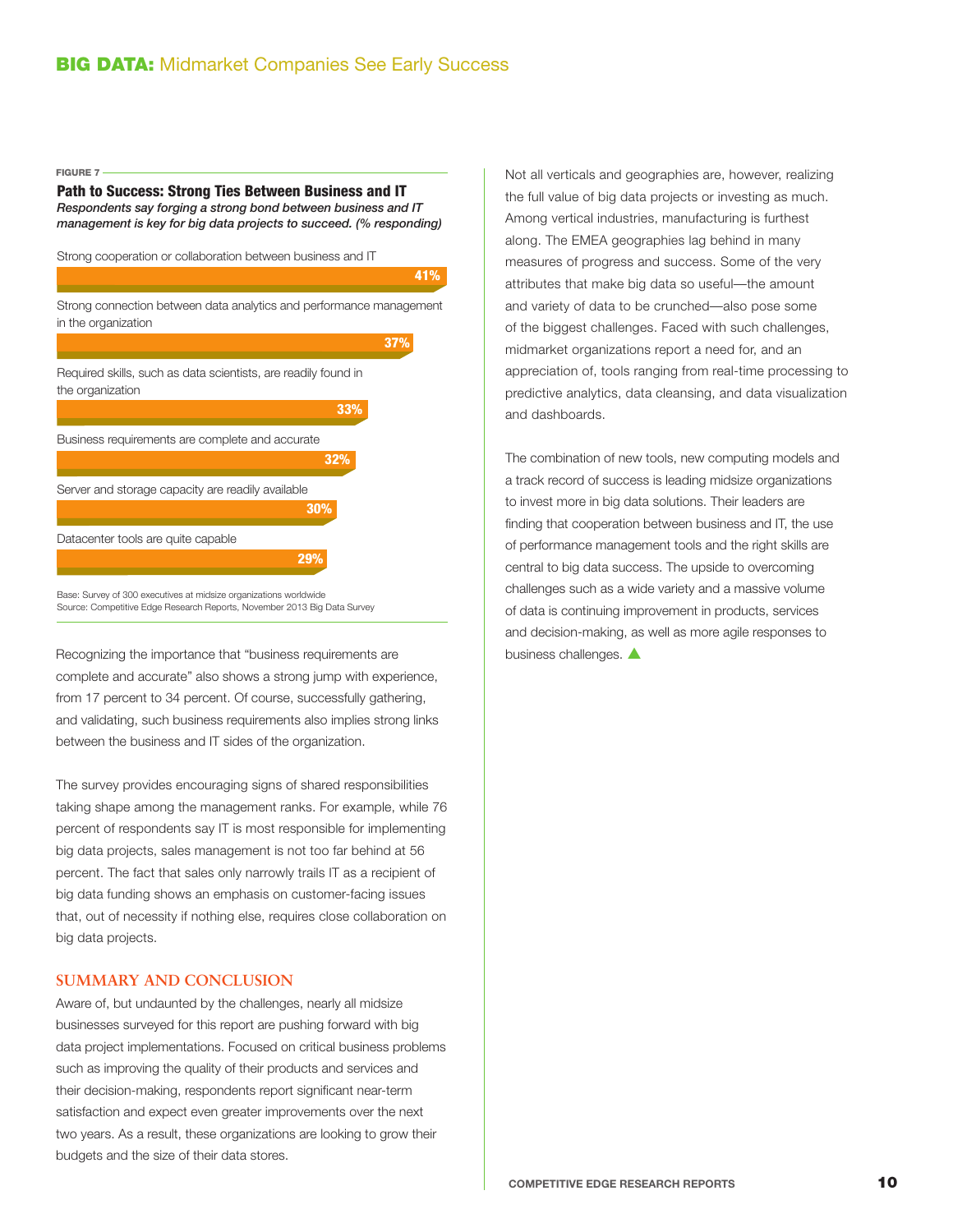# Succeeding in the Data Economy: An Opportunity for All

T **HE BUSINESS LANDSCAPE IS TRANSFORMING BEFORE OUR EYES.** Spurred by the digitization of data and information, the rapid proliferation of new data types, and the always-advancing capabilities of modern business intelligence and data analytics technologies, a new Data Economy is rapidly taking shape. With it comes the opportunity for organizations to gain deep insight into their business processes and their customers' behaviors. Prosperous businesses will be those that harness and learn from data to facilitate better decisionmaking and maximize profitability.



Matt Wolken, Vice President and GM, Information Management, Dell Software

Perhaps the most compelling aspect of today's Data Economy for companies is its applicability to all. The potential benefits of a data-driven approach to business are not the singular domain of enterprise organizations, and they never have been. Despite what it implies, widespread use of the term "big data" has done

nothing to change that. What it has done, however, is awaken organizations of all sizes to the longstanding and fundamental need to become more data driven in their decision-making. According to the latest Dell Softwaresponsored survey from Competitive Edge Research Reports, this is especially true of those in the midmarket.

#### **BEYOND THE ENTERPRISE**

If there were any doubts that the challenges and opportunities big data affords are applicable beyond the enterprise, this new survey goes a long way toward eliminating them. The numbers outlined in the preceding report speak for themselves: 80 percent of midmarket organizations agree that they need to better analyze their data and information, and a staggering 96 percent either have started or plan to start a formalized big data initiative this year. Perhaps more importantly, companies across the board indicate that aggressive investments in additional data analysis initiatives are still forthcoming. As the Data Economy continues to take hold, the success of these future investments will be critical to the long-term prosperity and viability of the companies making them.

That is where Dell Software comes in. Dell Software has assembled a world-class collection of data and information management technologies that help companies of all sizes manage, integrate and analyze all of their data. Dell Software's portfolio features a robust set of software capabilities, including database management and optimization, application and data integration, master data management, business intelligence, advanced analytics, predictive analytics and big data analytics, all underpinned by the company's myriad storage, server and services offerings and partnerships.

#### **FOR MORE INFORMATION**

In keeping with Dell Software's heritage, all of the company's information management solutions are designed with the needs of the midmarket—affordability, ease of use and scalability—firmly in mind. So wherever you are going on your journey through the Data Economy, let Dell Software help guide you there.

To learn more, visit http://software.dell.com/solutions/ information-management/.

 Sponsored by: